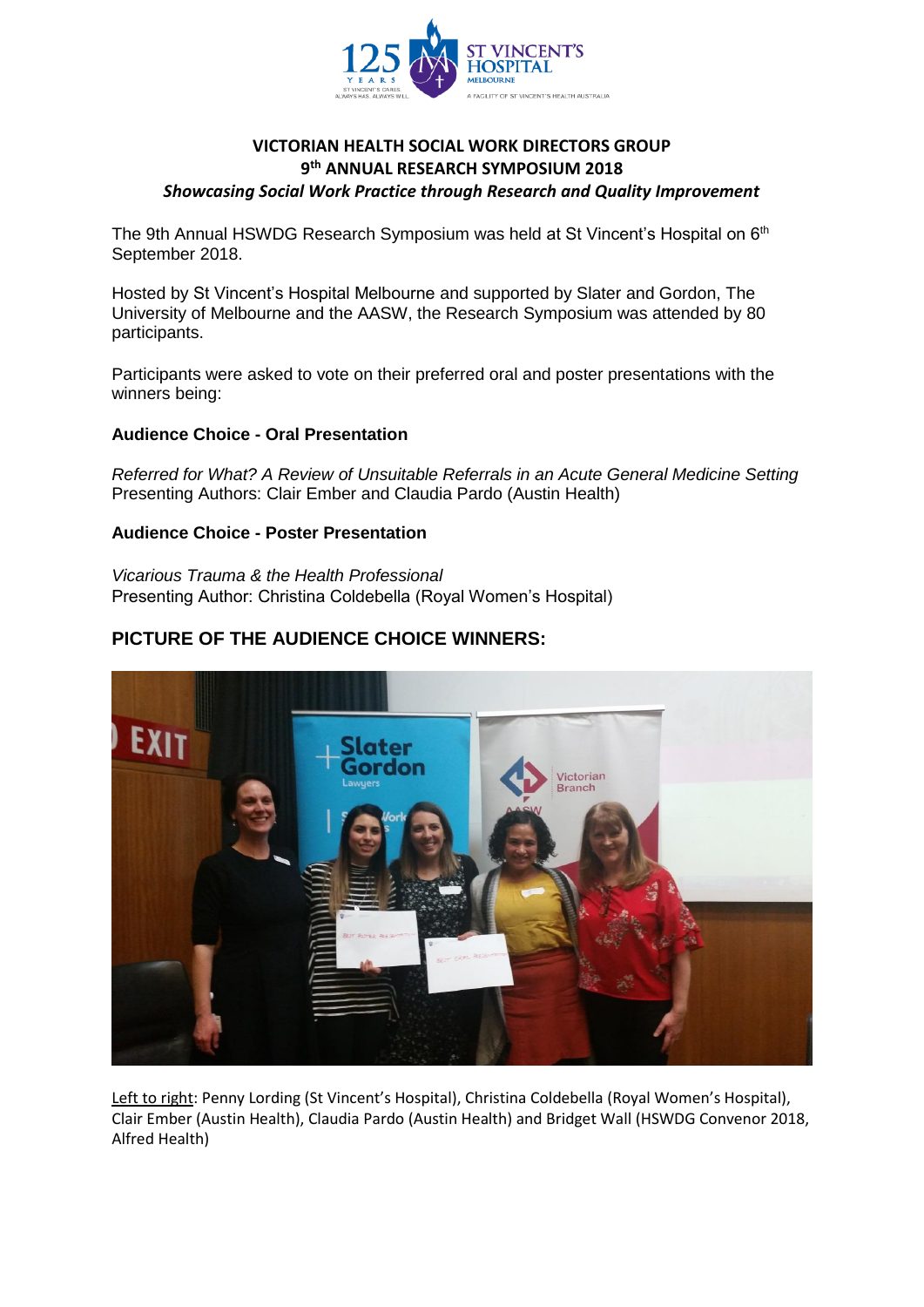

### [Click here to view a copy of the Research Symposium Program](https://www.aasw.asn.au/document/item/9115)

**The following links have been shared by presenters who have (1) consented to share their oral presentation or (2) consented to be contacted via email if you would like to know more about their poster presentation.**

# **KEYNOTE PRESENTATION**

| <b>Professor Marie Connolly</b>     |
|-------------------------------------|
| <b>Head and Chair</b>               |
| Social Work Department              |
| Melbourne School of Health Sciences |
| University of Melbourne             |

**'Bridging practice, policy and research: Knowledge frameworks for good social work outcomes'.**

| <b>ORAL PRESENTATIONS</b>                                  |                      |                                                                                                                                                                                   |                                                                                                                           |  |  |  |
|------------------------------------------------------------|----------------------|-----------------------------------------------------------------------------------------------------------------------------------------------------------------------------------|---------------------------------------------------------------------------------------------------------------------------|--|--|--|
| <b>Presenting Author(s)</b>                                | <b>Co-Authors</b>    | <b>Presentation or Poster Title</b>                                                                                                                                               | <b>Institutions</b>                                                                                                       |  |  |  |
| Jennifer Comerford<br>jennifer.comerford@wh.org.au         | S. Booth             | Psychosocial support for patients who require new<br>major limb amputations, within a hospital setting                                                                            | Western Health                                                                                                            |  |  |  |
| Brooke Webb<br>brooke.webb2@monashhealth.org               | R. Vurrman & S. Kang | What do patients want from their social work service<br>in the Chemotherapy Day Unit?"                                                                                            | Monash Health                                                                                                             |  |  |  |
| Birsen Sozer and Khanh Do<br>Birsen.Sozer@wh.org.au        | C. Wallis            | <b>Bereavement Information and Support Resource</b>                                                                                                                               | Western Health                                                                                                            |  |  |  |
| Alex Pleban<br>alex.pleban@mh.org.au                       |                      | An evaluation of an assertive community linkage (ALS)<br>intervention for patients presenting to the Sunshine<br><b>Hospital Emergency Department with suicidal</b><br>behaviours | Mid- West Area Mental<br>Health Service, Emergency<br>Mental Health, Sunshine<br><b>Hospital Emergency</b><br>Department. |  |  |  |
| Clair Ember and Claudia Pardo<br>clair.ember@austin.org.au |                      | Referred for What? A Review of Unsuitable Referrals<br>in an Acute General Medicine Setting                                                                                       | <b>Austin Health</b>                                                                                                      |  |  |  |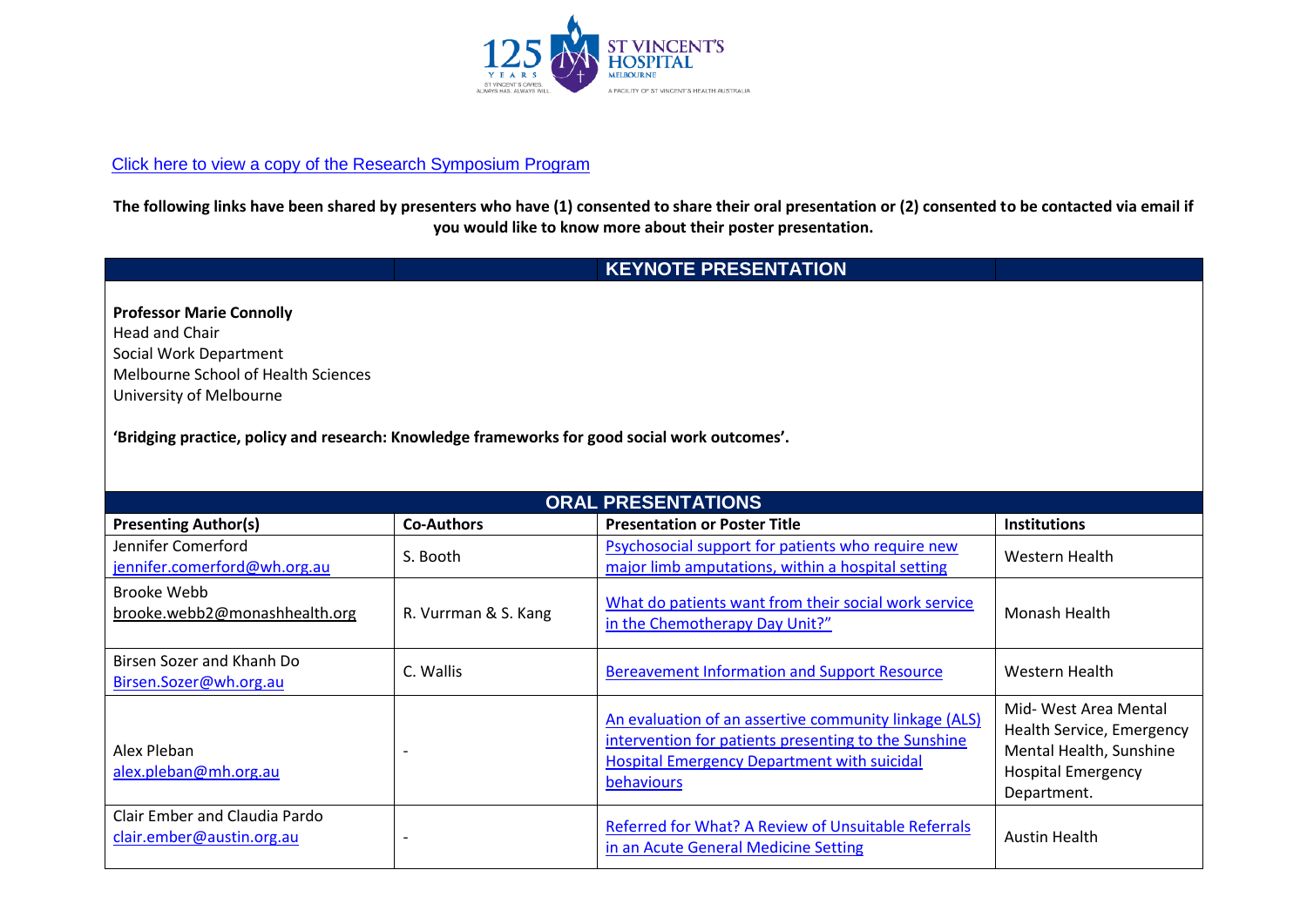

| Kelly McMaster<br>Kelly.mcmaster@svha.org.au            |                                                | Listening to Victoria's LGBTIQA+ communities: Scoping<br>Social Work health care pathways and experiences at<br>SVHM- A Background and Mapping Project - see<br>attached. | St Vincent's Hospital<br>Melbourne |
|---------------------------------------------------------|------------------------------------------------|---------------------------------------------------------------------------------------------------------------------------------------------------------------------------|------------------------------------|
| Katrina Rushworth<br>katrina.rushworth@svha.org.au      | H. Zisos, S. Manion, P.<br>Lording & L. Hickey | "Improving social work practice when working with<br>patients who lack decision making capacity and<br>require VCAT"                                                      | St Vincent's Hospital<br>Melbourne |
| Glenda Kerridge<br>Glenda.Kerridge@easternhealth.org.au | <b>B. Ross</b>                                 | Utilising the "7 Steps to Residential Care" framework :<br>evidencing reduction in length of stay and mapping<br>correlations with staffing capacity                      | Eastern Health                     |
| <b>Melinda Collins</b><br>melinda.collins@svha.org.au   | C Italiano, L Joubert, L<br>Hickey             | Multiple Notifications of Suspected Elder Abuse:<br>Implementation of the SVHM Model of Care for the<br>Protection of Vulnerable Older People<br>(Slides not available)   | St Vincent's Hospital<br>Melbourne |
| Nicole Lind<br>Nicole.lind@wh.org.au                    | J. Bourke                                      | The SWIFT Collaboration: Implementing a social work<br>model of care in paediatric settings                                                                               | Western Health, Barwon<br>Health   |
| Carol Reid<br>reid.c@unimelb.edu.au                     |                                                | The push-pull of the embedded researcher in a small<br>rural health service                                                                                               | University of Melbourne            |
| Anna Tasevska<br>anna.tasevska@mh.org.au                | S. Feely                                       | Dressed with dignity: the provision of clothing for<br>patients being discharged from hospital<br>(Slides not available)                                                  | The Royal Melbourne<br>Hospital    |